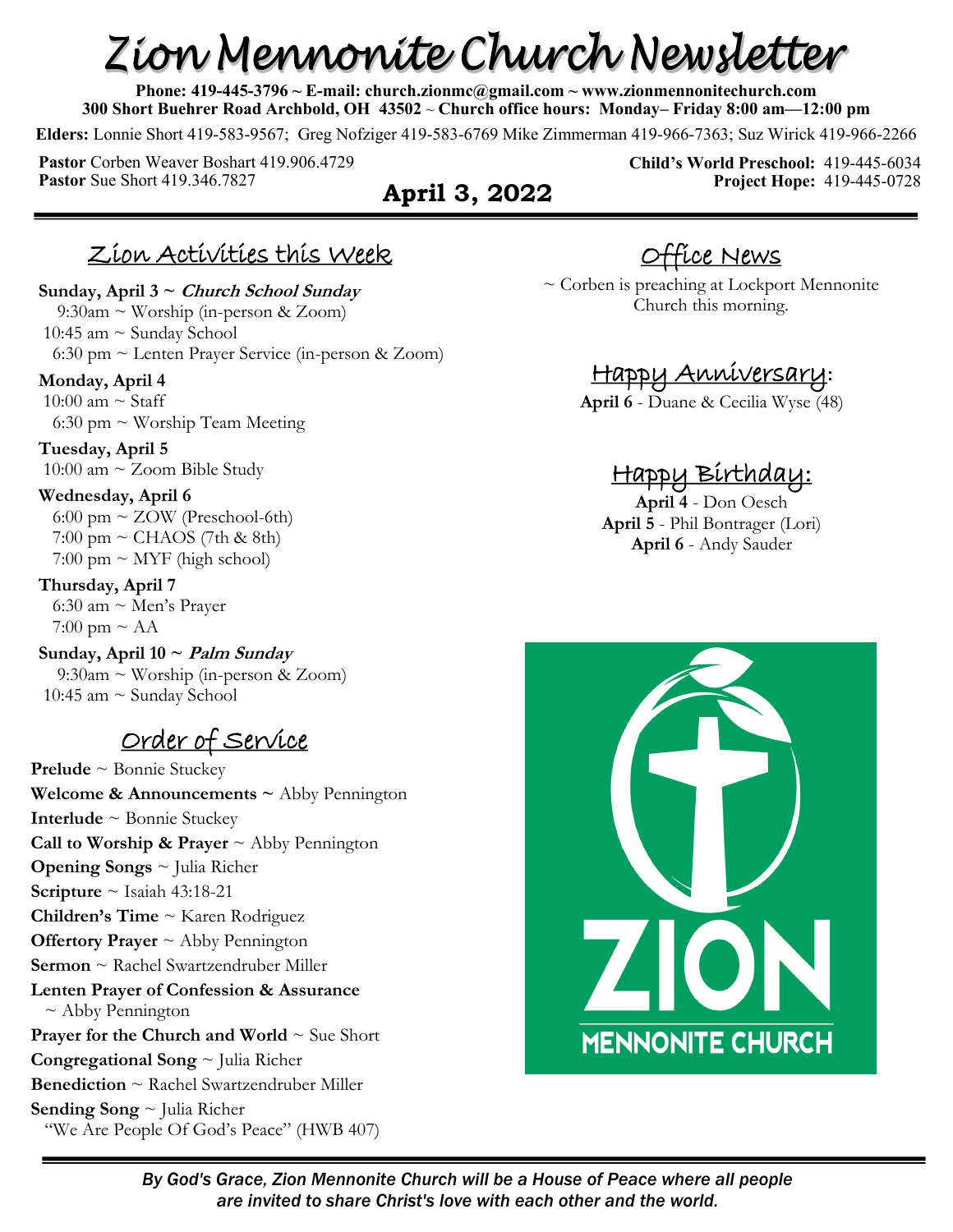#### **Upcoming Worship**

**Lent 2022: "Seeking God's Ways"** - This season, our Lent worship resources center on a focal text from Isaiah 55:8, *"For my thoughts are not your thoughts, nor are your ways my ways, says the Lord."* Lent is a time to repent, which means to turn away from our ways and recommit ourselves to the ways of God, as revealed in Jesus. How might we be called to greater faithfulness as we seek God's ways? What might it mean for us to follow God's ways, rather than our own?

- **Sunday, April 3 - Church School Sunday:** "*From Scarcity to Abundance*" Isaiah 43:16-21; Psalm 126; John 12:1-8; Philippians 3:4b-14
- **Sunday, April 10 - Palm Sunday:** "*From Power Over to Power With*" Isaiah 50:4-9a; Psalm 31:9-16; Luke 22:14-23:56; Philippians 2:5-11
- **Thursday, April 14th - Maundy Thursday: 6:00pm** (fellowship hall and zoom) Soup Supper, followed by a short worship reflection, and footwashing/handwashing (after Jesus' example in John 13:1-17)
- **Friday, April 15th - Good Friday Service: 7:00pm** (sanctuary and zoom) A service of scripture, song, images, and sounds for reflection.
- **Sunday, April 17 - Easter Sunday:** Hymn Sing at 8:30am. Breakfast refreshments in the fellowship hall. Please bring a simple finger food to share. Worship at 9:30am (sanctuary and zoom).

# **Today**

Sunday, April 3 is our annual **Church School Day at Zion**. We are delighted to have Rachel Swartzendruber Miller, Vice President of Advancement at Hesston College, providing the sermon that day. Rachel will also spend time with our MYFers & CHAOSers during the Sunday School hour and will be available after Sunday School to meet with parents & others. All are welcome to make pledges and contributions to our student aid fund for the benefit of our students at Mennonite colleges for the coming academic year. Our three students graduating from Mennonite colleges this spring are Denver Beck, Connor Wyse, and Ben Zimmerman, all from Goshen College. Our students next year will be Eli Grieser, Sr., Bluffton University (BU), Elijah Zimmerman, Jr, (BU), and Quinn Wyse, Frosh, Goshen College.

~ College Financial Aid Committee

**Church Website Help:** Abby Pennington will be at church this coming Sunday, April 3 from **8:30 am to 11:00 am** to offer assistance to those interested in creating a membership login through the new church website. \*A laptop will be provided. Creating a membership login will allow you to easily access digital copies of church directories and newsletters, as well as submit prayer requests and website update requests online. If you would like to create an account on your own, use the following link: *[https://www.zionmennonitechurch.com/membership](https://www.zionmennonitechurch.com/membership-login/)-login/*

**We will have another Lenten Prayer** service on Sunday, April 3 at 6:30 p.m. in the sanctuary. The focus of this service will be praying for peace in Ukraine and around the world.

#### **Thank You**

"As I look forward to graduation this coming spring, I would like to express my gratitude for the support that I have received from Zion over the years, financially and otherwise. While at Goshen, I have had a wide variety of invaluable experiences like studying in Tanzania, living and learning at Goshen College's environmental learning center, Merry Lea, writing for the "funnies" section of our campus newspaper, playing on the Men's soccer team, spending lots of hours in the ceramic studio, and much more. I am very grateful for the meaningful relationships that I have made over the past four years, the space that Goshen created for me to grow as a person, and the continually emerging opportunities that Goshen has created for me. The Zion Scholarship was a big factor in my choosing to go to a Mennonite institution, and I am grateful that Zion has such a strong program such as this one. Thank you!"  $\sim$  Denver Beck

#### **New Announcements**

**10th Annual Archbold Senior Citizen Luncheon - Friday, April 29th:** Luncheon will take place from 11:00am - 12:30pm in the High School Gymnasium. This event is free and open to any senior citizen living in the Archbold School District. Please contact Andrea Oyer to make your lunch reservation: email: [aoyer@archboldschools.org](mailto:aoyer@archboldschools.org) or by phone 419-445-5579 ext. 1205. All reservations must be received by Monday, April 18 at noon.

**Webinar: Welcoming refugees in your community on Tuesday, April 12, 2-3 p.m. EDT:** Join MCC and Church World Service (CWS) to learn more about welcoming refugees in the United States. During the webinar, Charity Stowell, MCC U.S. Newcomer Connections Coordinator, and Ted Blessing, CWS Community Engagement Organizer, will address questions such as: Who are refugees and how do they come to the U.S.? What does the refugee resettlement process look like? Learn about the challenges and opportunities refugees encounter when they settle into their new community, and the ways in which churches can get involved. More information and registration at [mcc.org/welcoming-refugees-webinar.](https://mcc.org/get-involved/events/welcoming-refugees-your-community)